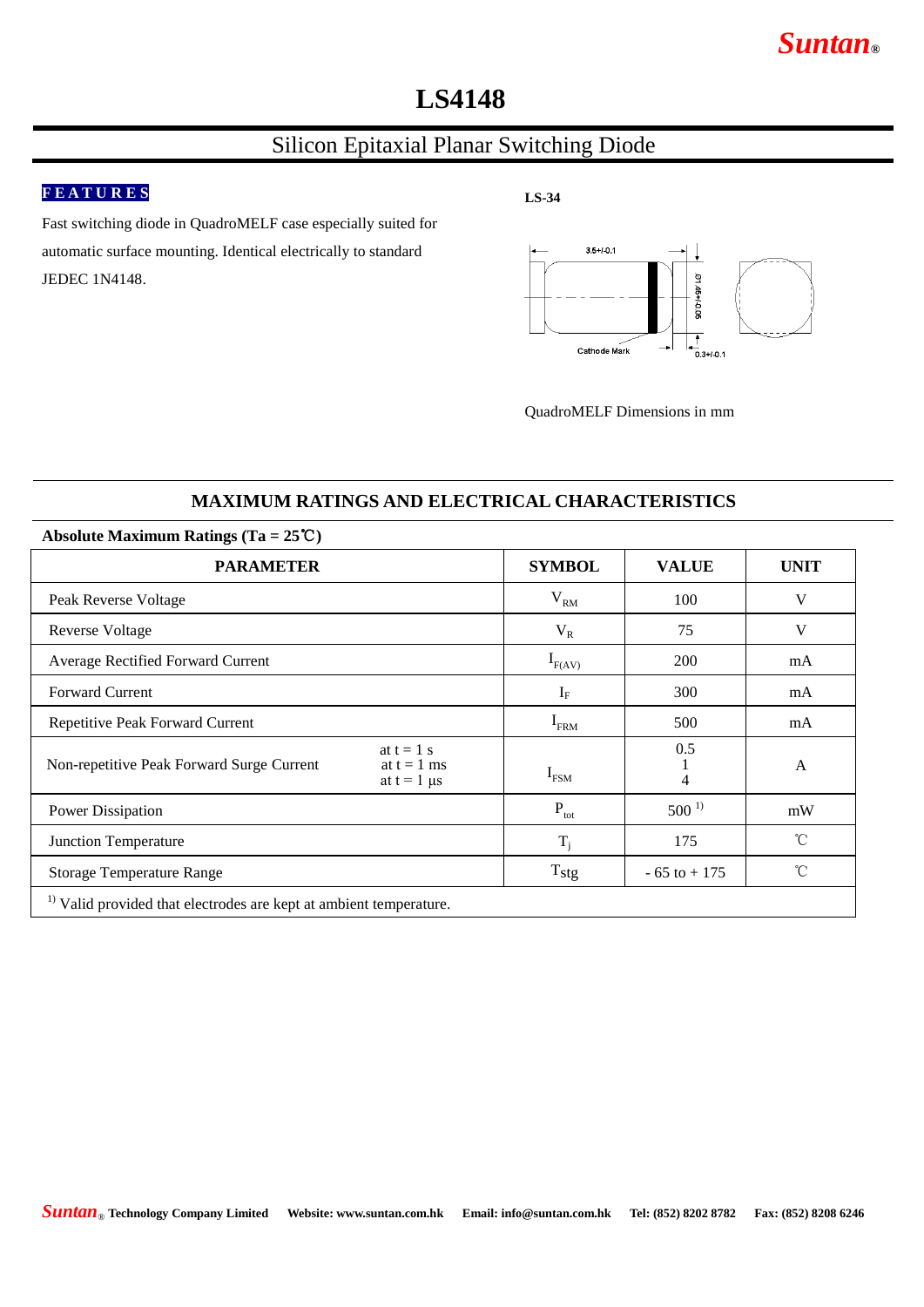# Silicon Epitaxial Planar Switching Diode

#### **Characteristics (Ta = 25**℃**)**

| <b>PARAMETER</b>                                                                                                                                                          | <b>SYMBOL</b>    | Min. | Max.                                         | <b>UNIT</b>    |  |  |
|---------------------------------------------------------------------------------------------------------------------------------------------------------------------------|------------------|------|----------------------------------------------|----------------|--|--|
| Reverse Breakdown Voltage tested with 100 µA Pulses                                                                                                                       | $V_{(BR)R}$      | 100  |                                              | V              |  |  |
| Forward Voltage at $I_F = 10$ mA                                                                                                                                          | $V_{\rm F}$      |      |                                              | V              |  |  |
| Reverse Leakage Current<br>at $V_R = 20 V$<br>at $V_R = 75 V$<br>at $V_R = 20 V$ , $T_i = 150 °C$                                                                         | $I_R$            |      | $\begin{array}{c} 25 \\ 5 \\ 50 \end{array}$ | nA<br>μĄ<br>μA |  |  |
| Capacitance at $V_R = 0$ , $f = 1$ MHz                                                                                                                                    | $C_{\text{tot}}$ |      | 4                                            | pF             |  |  |
| Voltage Rise when Switching ON tested with 50mA Forward Pulses tp = $0.1$ s, Rise Time < $30$ ns, fp = $5$ to 100 KHz                                                     | $V_{fr}$         |      | 2.5                                          | V              |  |  |
| Reverse Recovery Time<br>at I <sub>F</sub> = 10 mA to I <sub>R</sub> = 1 mA, I <sub>rr</sub> = 0.1 x I <sub>R</sub> , V <sub>R</sub> = 6 V, R <sub>L</sub> = 100 $\Omega$ | $t_{rr}$         |      | 4                                            | ns             |  |  |
| Thermal Resistance Junction to Ambient Air                                                                                                                                | $R_{thA}$        |      | $0.35^{1}$                                   | K/mW           |  |  |
| Rectification Efficiency at $f = 100$ MHz, $V_{RF} = 2$ V                                                                                                                 | $\eta_{\rm v}$   | 0.45 |                                              |                |  |  |
| <sup>1)</sup> Valid provided that electrodes are kept at ambient temperature.                                                                                             |                  |      |                                              |                |  |  |

#### **Rectification Efficiency Measurement Circuit**